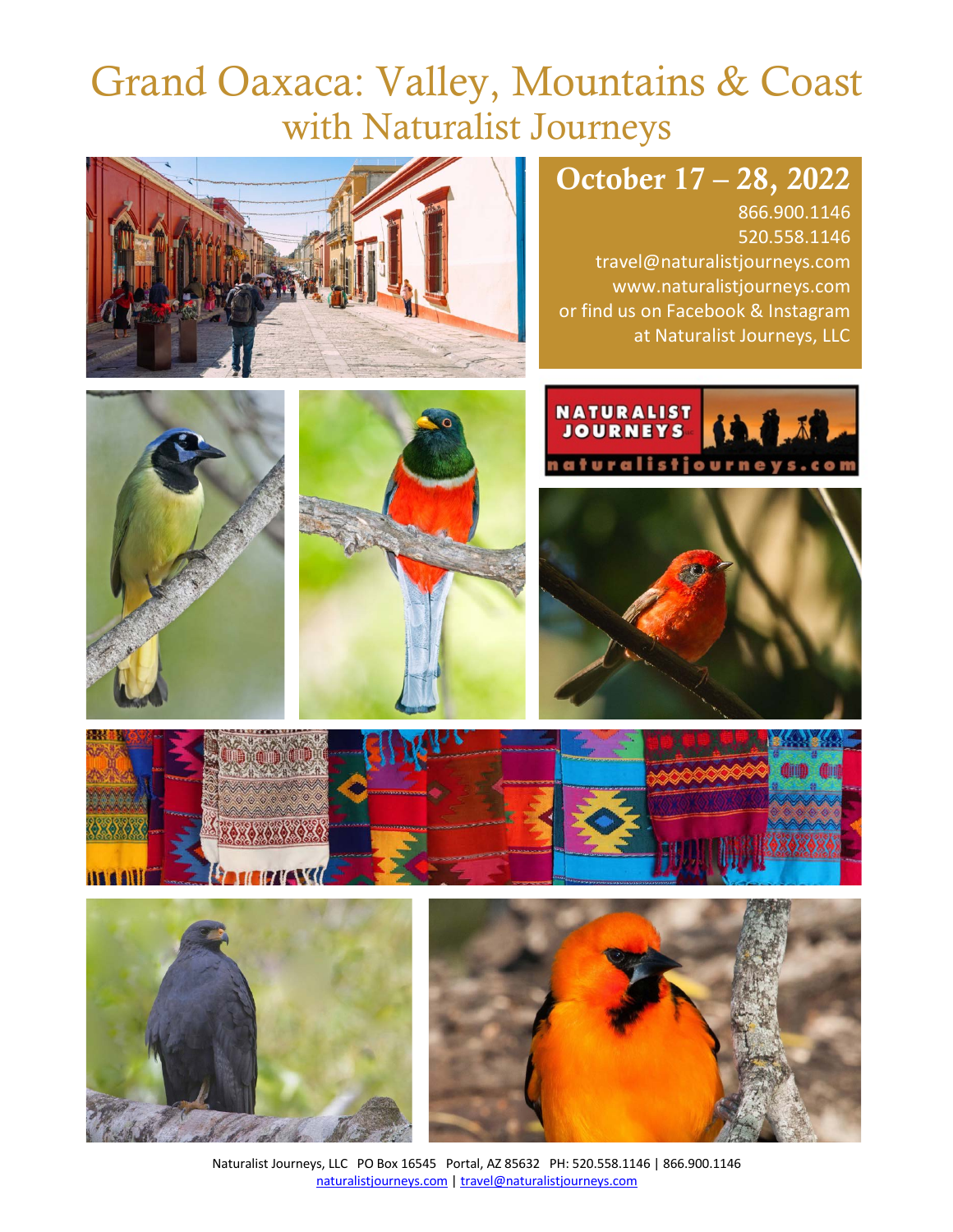On this delightful tour, it's so easy to blend the enjoyment of local foods and culture in a World Heritage Site with some truly exceptional birding! Time in Oaxaca City is memorable and yet nature is just a short drive away—the city is surrounded by mountains with varied habitats that we can easily access at different elevations. Many of the specialty birds can be found at significant archeological sites like Monte Alban and Yagul, both stunning sites to take in history and find the birds. We spend four nights in city accommodations from which we explore the greater Oaxaca Valley and northern mountains, and then we venture to the southern side of the valley and up into the mountains to stay three nights in cozy cabins (with fireplaces!) in pine forests where hummingbirds, including the endemic Bumblebee, and higher elevation species abound. The arts and crafts in the region are amazing and abundant—a good reason to come in early, or stay on post-tour, if you want to see artisans' work in detail.

Surrounding the Oaxaca Valley are two mountain ranges that come together—the southern end of the Sierra Madre Oriental meets the Sierra Madre Sur creating an area rich in biodiversity. Oaxaca Valley has a lovely climate as it lies at an elevation of over 6,000 feet. Some of our birding is in lush forests at 9000 feet, where fresh air and cool temperatures abound. The elevational gradient holds a great array of habitats where we have a grand time looking for 12 bird species endemic to southern Mexico including Oaxaca and Bridled Sparrows, Ocellated Thrasher, Pileated Flycatcher, Dwarf and Slaty Vireos, White-throated Towhee, and Boucard's Wren. These are residents so they are present year-round.

Our guide and host this year is Eric Martinez, resident of the Oaxaca Valley at Teotitlan, a village famous for rug weaving. Eric is a fabulous all-around naturalist, keen birder, and avid conservationist. He interprets the landscapes, knows the butterflies (of which there are many!) and, as a resident, his knowledge of where to find the birds is unsurpassed. Oaxaca is famous for its food and hospitality … dining is a big part of our fun!

#### Tour Summary

12-Day / 11-Night Mexico Birding & Nature Tour \$4490, from Oaxaca City Arrival Airport is Oaxaca International (OAX), Departure Airport is Bahias de Huatulco International Airport (HUX)

#### Tour Highlights

- $\checkmark$  Enjoy outstanding birding in and around the Oaxaca Valley
- $\checkmark$  Sample flavorful and customary Oaxacan and Mexican foods
- $\checkmark$  Visit the famous Zapotec ruins of Monte Alban and local museums
- $\checkmark$  Examine an array of habitats on an elevation gradient from Oaxaca's valley to surrounding mountains
- $\checkmark$  Continue up and over the mountains to the Pacific Coast at Huatulco
- $\checkmark$  Find endemic birds in tropical deciduous forest at La Pluma

# Day-to-Day Itinerary

#### Mon., Oct. 17 Welcome to Oaxaca City!

Welcome to Mexico! Please plan to arrive in Oaxaca City no later than 6:00 PM today. Please note that our culture and shopping fans may wish to arrive early to explore a bit on their own. It's easy to walk around historic parts of the city, replete with artisan shops and crafts. And the city parks can have some nice birding— Gray Silky Flycatcher and Rufous-backed Robin may be found in the town's plazas.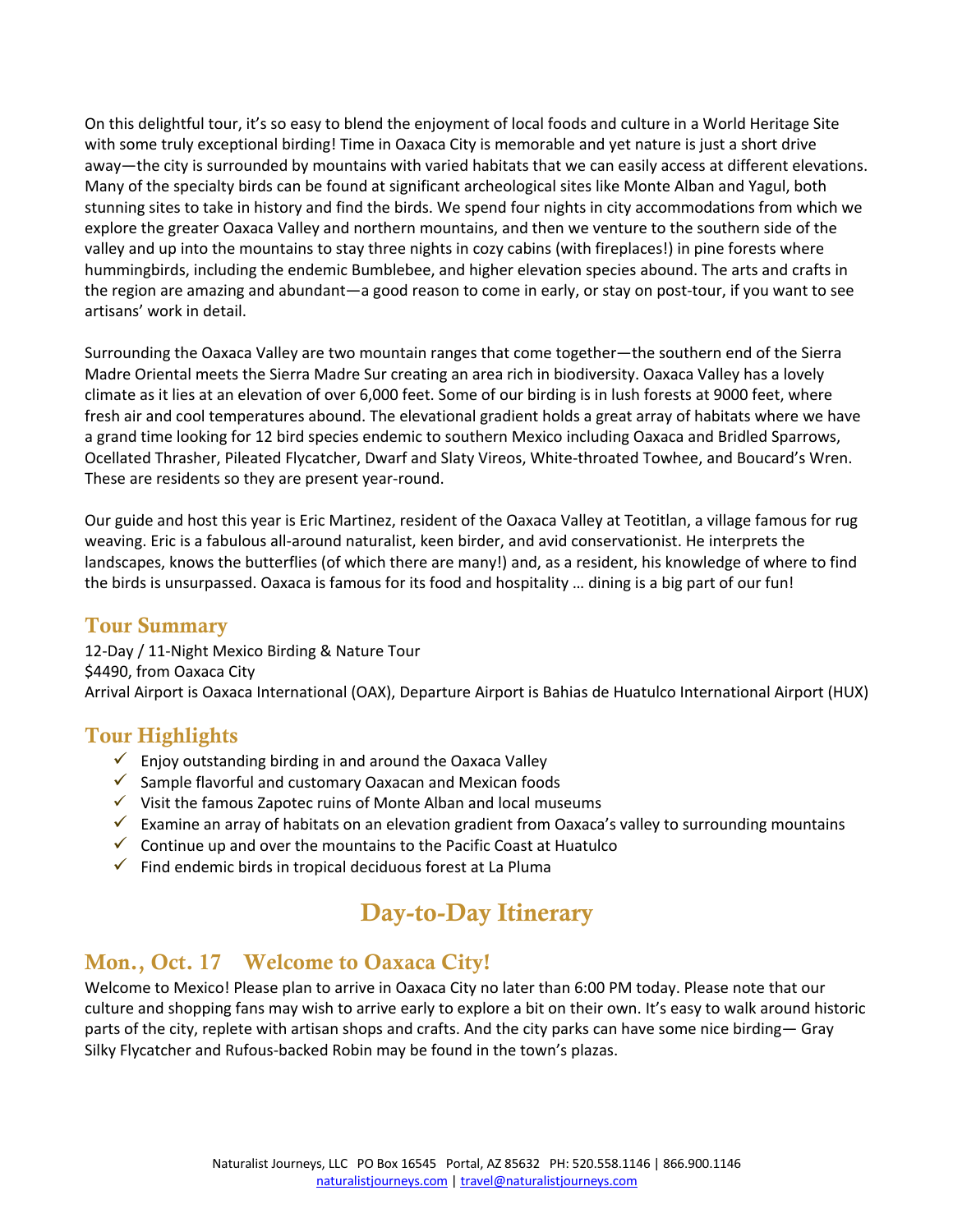Meet your guides and fellow travelers at a welcome dinner tonight, and savor your first sample of Oaxacan cuisine! Afterwards, we have a brief orientation to go over information about the birding and week ahead. *Accommodations at the Mision de Los Angeles, Oaxaca City (D)* 

# Tues., Oct. 18 La Cumbre | Ixtepeji | Yagul

What can be better than birding in fresh mountain air with marvelous views back down to the Oaxaca Valley. We start early to head up through the vegetation zones that adorn the mountains, passing from scrub up to oak woodland and into lush humid pine oak forest located about 45 minutes north of Oaxaca City near the town of Ixtepeji, known to birders as La Cumbre. We explore on trails and quiet roads, moving slowly at a birder's pace since we are at 9,000 feet elevation. This lush forest is the upper part of the Benito Juarez National Park and home to the striking Red Warbler, Dwarf Jay, Collared Towhee, Mountain Trogon, Chestnut-sided Shrike Vireo, possible Russet Nightingale-Thrush, and other species. Mixed flocks are common here, often signaled by noisy flocks of Gray-barred Wren; with any luck Dwarf Jay might be with them. Mexican Chickadee, Crescent-chested Warbler, Slate-colored Redstart, and Red Crossbill are likely finds today as well.

Lunch is with the birds at a delightful local restaurant that has hummingbird feeders on its patio. Hot soup and warm tortillas may be most welcome in the cool mountain air. Blue-throated Mountain-gem may be at arm's length. Rufous-capped Brushfinch and the olive morph of Spotted Towhee may be active in the gardens. And Acorn Woodpecker is quite common in tall pines just off the deck.

We head down the mountain, and if time allows we visit the beautiful archaeological site of Yagul. The setting is enchanting with fine views of the mountains. Columnar cacti on the entrance road are a good spot to find Beautiful Hummingbird visiting flowers, along with Grey-breasted Woodpecker, Dusky Hummingbird, and more.

Returning to the city we pick out a wonderful spot for dinner, tally up our species list, and recount the day. *Accommodations at the Mision de Los Angeles, Oaxaca City (B,L,D)*

# Wed., Oct. 19 Teotitlan | Piedra Azul Reservoir | Local Weaving

Eric, our guide, is from the village of Teotitlan and is proud of their Zapotec heritage. A quieter village than the city but rich with artisans, we weave our way through a mix of habitats starting with some arid-scrub around town and moving up to Piedra Azul Reservoir just above the town on the road that winds into the mountains. We scan for Least Grebe, Green Kingfisher, and any water birds and shore birds that are present.

Birding in Teotitlan del Valle, located about 45 minutes east from Oaxaca City, at about 5200 feet elevation, is known to birders as a great place to scan scrub vegetation for Mexican endemic and specialty species in the area that include Bridled Sparrow, Boucard's Wren, Dusky Hummingbird, Gray-Breasted Woodpecker, Whitethroated Towhee, White-striped Woodcreeper, and Collared Towhee.

Going into the foothills we have a chance for two often vocal but hard to find species: Dwarf Vireo and Slaty Vireo. Blue Mockingbird may be present, Rose-throated Becard is always nice to see, as well as Streak-backed Oriole. We keep an eye peeled for Lesser Roadrunner. Enjoy a local lunch at one of Eric's favorite restaurants.

If there is interest we can visit a local weaver and learn more about the rich colors and patterns of Zapotec rugs made with natural dyes. On the way back, we try for the valley's namesake Oaxaca Sparrow, and watch the sky for raptors above the agricultural fields that rim the village.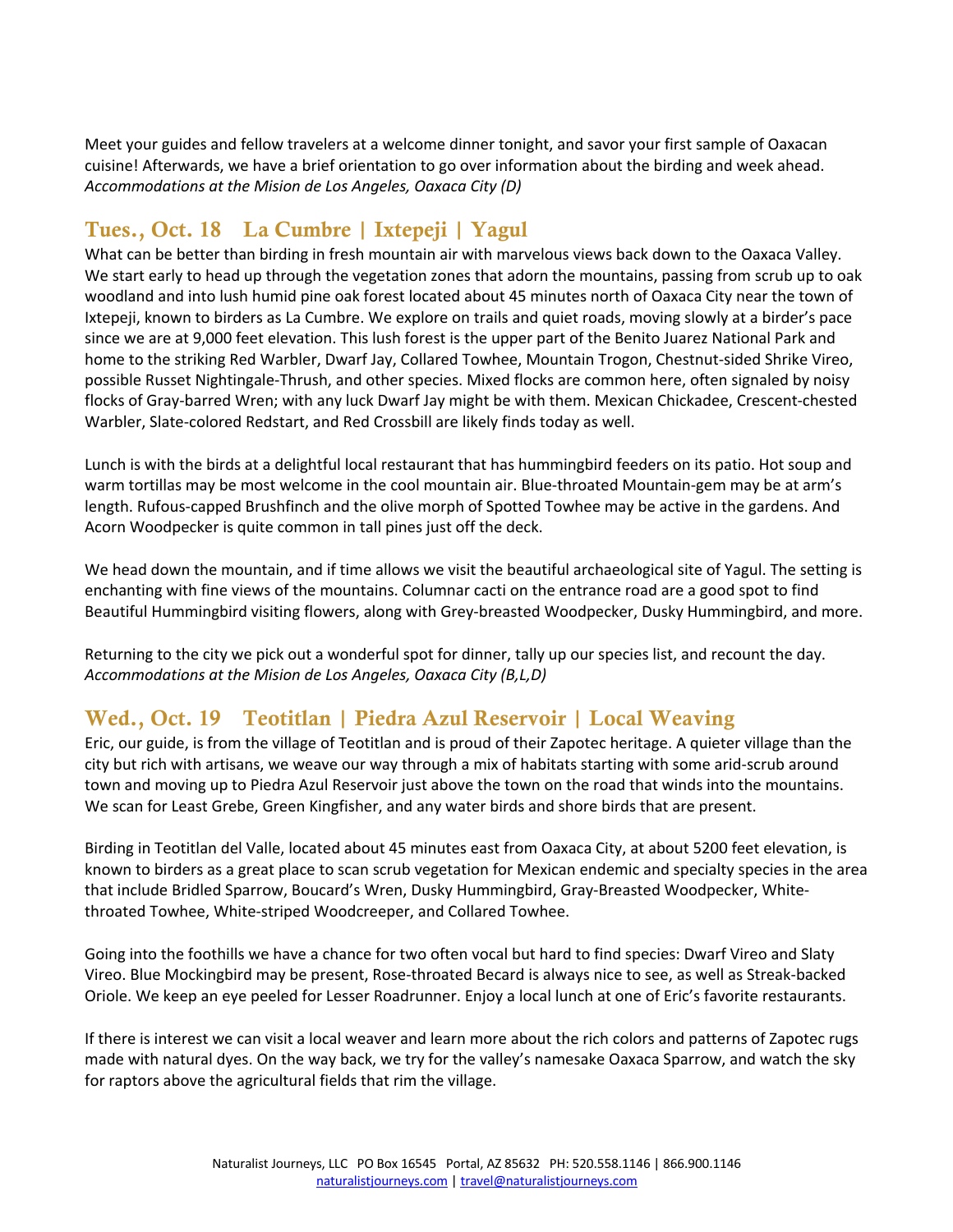Back in Oaxaca City, we have another fine meal, tally up our list, and prep for another good field day tomorrow. *Accommodations at the Mision de Los Angeles, Oaxaca City (B,L,D)*

## Thurs., Oct. 20 Las Guacamayas | Oaxaca City

Today we head northwest on Highway 190, sampling our way through a mix of habitats. We focus much of our time in scrub vegetation and the mixed shrub arroyos that cut through them. We work our way up to oak woodland at a mid-elevation site (about 6000 ft.), good for endemic Ocellated Thrasher, Oaxaca Sparrow, and another chance to find Slaty Vireo. The vegetation mix is fascinating, with plants showing adaptations to arid conditions. This is a good area for butterflies. Elegant Euphonia occurs here, Nutting's Flycatcher, Whitethroated Towhee, Black-vented Oriole, and we could find the often elusive Blue Mockingbird.

We enjoy lunch along the way and return in time for a break, and then go into the historic section of the city with time to explore a bit ahead of dinner. *Accommodations at the Mision de Los Angeles, Oaxaca City (B,L,D)* 

# Fri., Oct. 21 Morning at Monte Alban | Drive to San Jose del Pacifico

This morning's highlight is a visit to the striking archaeological site of Monte Alban, the largest and most important pre-Columbian site in the state, starting around 500 BC. Intricate and fanciful carvings adorn buildings, many depicting animals. The ruins are situated around an open plaza.

We bird our way there, as the entrance road has nice views and vegetation, then we park and walk through the historic site. Monte Alban has some interesting species of birds such as Rock Wren, Cassin's Kingbird, Vermilion Flycatcher, and perhaps some lower elevation mixed flocks that may include Golden Vireo. After birding and enjoying the history of the site we find a local place for lunch and then have a travel afternoon, with a scenic four-hour drive to the town of San Jose del Pacifico for three nights.

We arrive at our cozy lodge in time to check out the hummingbird feeders; with luck we may find Rivoli's, Whiteeared, Garnet-throated, or the tiny Bumblebee. At night we listen for songs of Mexican Whip-poor-will. *Accommodations at the Puesto del Sol, San Jose del Pacifico (B,L,D)*

# Sat., Oct. 22 San Jose del Pacifico

Cool and comfortable while birding in San Jose at 8,000 feet elevation, today we can have a nice, relaxed pace morning as our lodge grounds have wonderful plantings, trees, and birds. We may hear or, with luck, see Longtailed Wood-Partridge. Other possible species include Gray-Silky Flycatcher, Cinnamon-bellied Flowerpiercer, and more chances for Red Warbler, Yellow-eyed Junco, Flame-colored Tanager, and other highland species.

In the afternoon we check out the hummingbird feeders for activity and we may venture down the winding highway to a quiet road that descends to a village. The forest here is draped with bromeliads and mosses, a magical realm to enjoy.

Tonight we go into town to try a fun local Italian restaurant. *Accommodations at the Puesto del Sol, San Jose del Pacifico (B,L,D)*

# Sun., Oct. 23 Drive to the Southern Coast | Birding the Sierra Madre de Sur

Today gives us a marvelous sample of geography as we make our way down toward the coast. While this is a travel day, winding through the mountains we break it up with many birding stops along the way and enjoying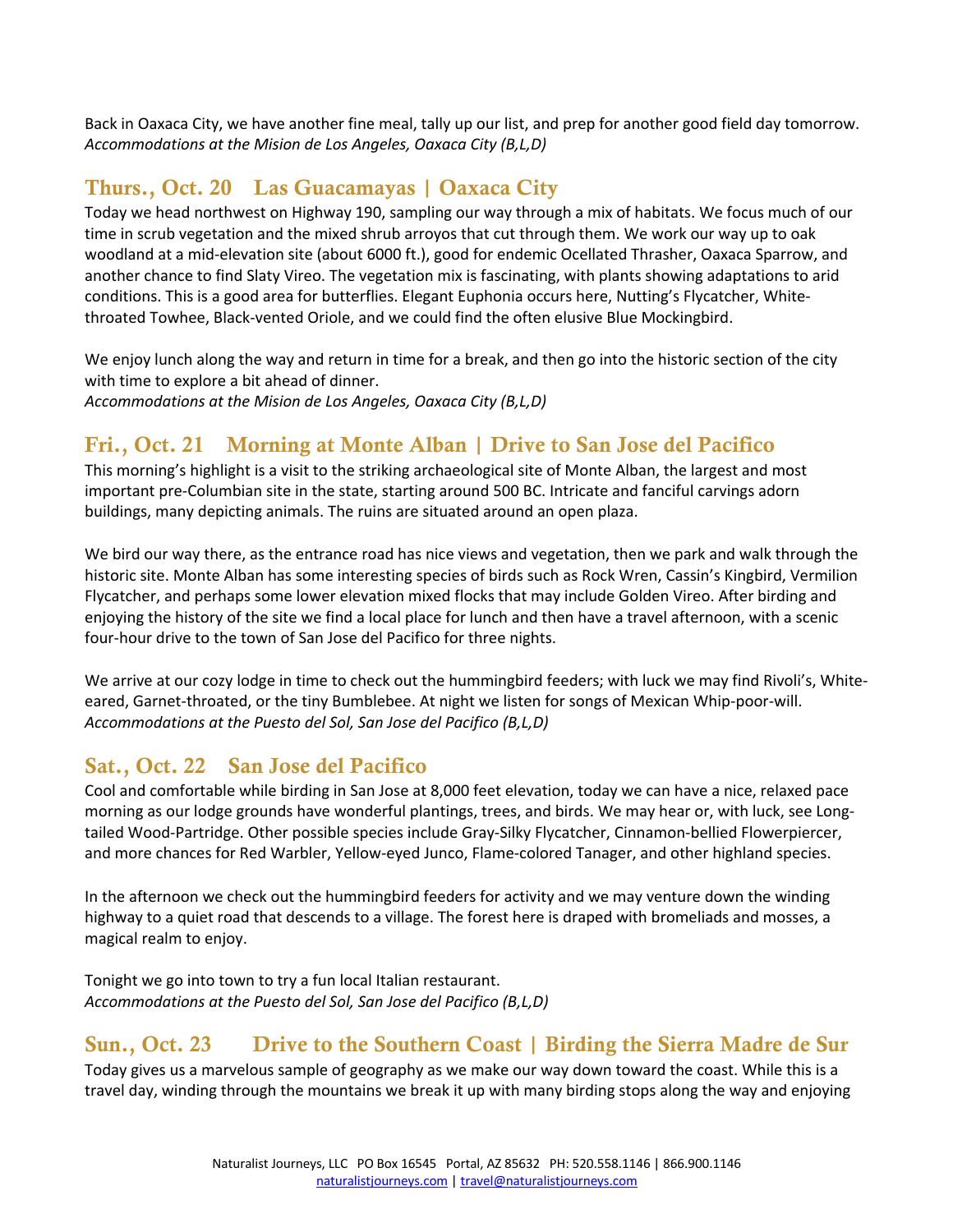the sceneries of the Sierra Madre de Sur, one of the three great mountain ranges of Mexico. Once across it we find a new array of species!

Arrive and enjoy settling in, take a swim, or bird the grounds of your delightful coastal accommodations. The hotel gardens are lush with plantings, most rooms have balconies and all have lovely art and Mexican furnishings. Spoil yourself a bit here in between some great birding! *Accommodations at Hotel Villablanca in Huatulco (B,L,D)* 

# Mon., Oct. 24 Pluma Hildago | Birding Tropical Deciduous Forest

We get up early today, retracing our steps a bit to be at a fine mountain site early in the morning in the vicinity of Pluma Hidalgo. Our day starts low in the upper areas of Tropical deciduous forest. Some of the species possible today include the Oaxaca endemic Blue-capped Hummingbird, Wagler's (Emerald) Toucanet, Mexican Hermit, Red-headed Tanager, and Golden Vireo.

We have lunch at a coffee finca where we can sample shade grown coffee. The food is delicious and the hospitality is so welcoming. We then drive back with some birding on the way, looking for Ferruginous Pygmy Owl, Happy Wren, Greenish Elaenia, White-tipped Dove, and Red-legged Honeycreeper. *Accommodations at Hotel Villablanca in Huatulco (B,L,D)* 

## Tues., Oct. 25 Pluma Hildago | Birding Tropical Deciduous Forest

Birding near the city of Huatulco in low deciduous forest, we visit several trails in the low deciduous forest near Huatulco for species such as Orange-breasted Bunting, Russet-crowned Motmot, Golden-cheeked Woodpecker, Citreoline Trogon, Happy Wren, Red-Breasted Chat, and other species. This area is superb for butterflies too, whether you are experienced or just starting to have an interest here, Eric can draw you in with his knowledge and excitement for these smaller winged jewels.

We arrive back in time to see what's patrolling the gardens and feeders. Then, we have time to tally up our findings and enjoy another nice dinner.

*Accommodations at Hotel Villablanca in Huatulco (B,L,D)* 

#### Wed., Oct. 26 Ocean Birding by Boat

Today enjoy a mini-pelagic trip, a nice change of pace to be out on the water. The continental shelf in Coastal Oaxaca is about five miles out, thus the area is a great spot for many tropical pelagic species such as Galapagos Shearwater, Wedge-tailed Shearwater, Black and Least Storm-Petrels, and chances for jaegers and boobies.

We have time to work the coastline as well, and enjoy some of the birds that are right in our hotel gardens. *Accommodations at Hotel Villablanca in Huatulco (B,L,D)* 

# Thurs., Oct. 27 Copalita River Shorebirds | Foothills Birding & Butterflies

Today we explore the area in more detail and we have our eye on a few new spots, depending on what we have seen so far on the trip. One option for us is the river mouth of the Copalita River where Collared Plover are possible along with many other great birds. Here we find almond, mahogany, and fig trees as well as mangroves. We may also go check out the foothills in search of Yellow-winged Cacique or any missing species that we may still hope to find. October is a fabulous time to visit as migration is well under way. Mexico narrows here near the Tehuantepec Isthmus and acts as a funnel for migrating raptors, songbirds, and shorebirds.